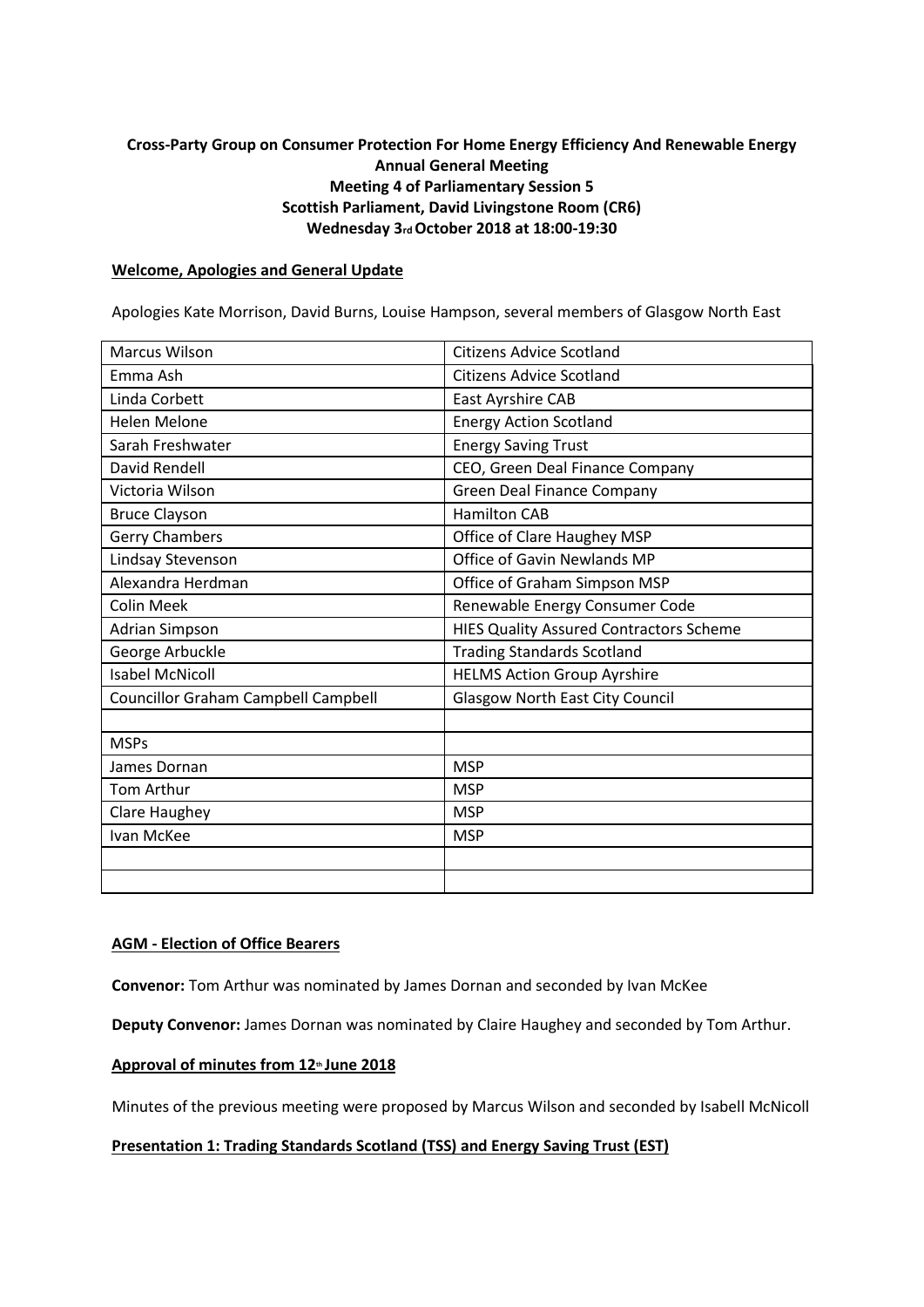The Energy Saving Trust highlighted their role as part of Home Energy Scotland whose aims include acting to reach vulnerable households, act as a 'one stop shop,' and provide an effective use of resources. They received 350 complaints, of which 170 cases were passed on to Trading Standards Scotland using questionnaires to be complaint with data protections regulations. Customers were typically told that all measures would be free and were unaware of the exact financial package they had signed up to, or that they had signed away their Feed in Tariff. Many customers still had not achieved a satisfactory outcome, had been left with excessive debts, and were unable to sell or remortgage their homes. EST highlighted the joint consumer education raising campaign with Trading Standards Scotland and Citizens Advice Scotland, representing householder experience in relevant groups and meetings and the use of TSS questionnaires.

TSS mentioned their national intelligence database which they have access to. TSS' investigation into Green Deal mis-selling is called Operation Kondracki. They were first required to consider 'established means' – i.e. the Green Deal Framework Regulations. The process included taking statements of 3-4 hours from affected consumers, which shows how complex these cases are. A working group was established as a means of progressing the matter. While a case has been reported to the procurator fiscal, there were limits to what could be discussed on the matter. Issues relating to HELMS included off-premises sales, exploitation of a trusting culture in parts of Scotland, targeting at older and vulnerable clients, and a mis-match between the paper record and how contracts were presented orally. Problems with rogue traders can stem from what a salesperson fails to say to the consumer.

Suggested steps to improve consumer protection included control in the supply chain, less lighttouch regulation, greater awareness raising for consumer on what help is available from Government, stronger oversight of supply participants, the supply of services rather than grants, the removal of the assessment process from the sales process, and clear methods for redress. It was noted that such measures cost money and need to be well funded.

## **Presentation 2: Green Deal Finance Company**

GDFC said they believed in the Green Deal as a way of financing home improvements, but that the original Green Deal had been hampered by the way it was introduced. There were delays in getting redress through the Financial Ombudsman Service and GDFC took on these complaints in September 2017. They believe this to be a problem largely with HELMS, with 80% of all complaints received by GDFC from HELMS customers. 10% of HELMS customers have made a complaint compared with 1% of non-HELMS customers. They set out the stages of assessing a complaint. An initial assessment looks at vulnerability, whether a consumer credit agreement was valid, and any evidence of fraud. A detailed assessment follows using a customer complaint form, energy bills and supporting evidence. There are three decision outcomes – a reduction in the loan amount, cancellation, or no offer. A final response has been sent to 60% of all complaints and 78% resulted in a reduction or cancellation of the loan. Those receiving a response are informed of the right to appeal to the secretary of state, although there are concerns over the speed of their response. In terms of next steps, GDFC want to fix the problems caused by HELMS and instil trust in the Green Deal name again. They want to see structural change to make a consumer finance specialist the Green Deal Provider and installation specialist the Green Deal Installer. They have conducted independent audits of installations and EPCs for new Green Deal Loans and applied for permission to be a Green Deal Provider.

## **Questions and Discussion**